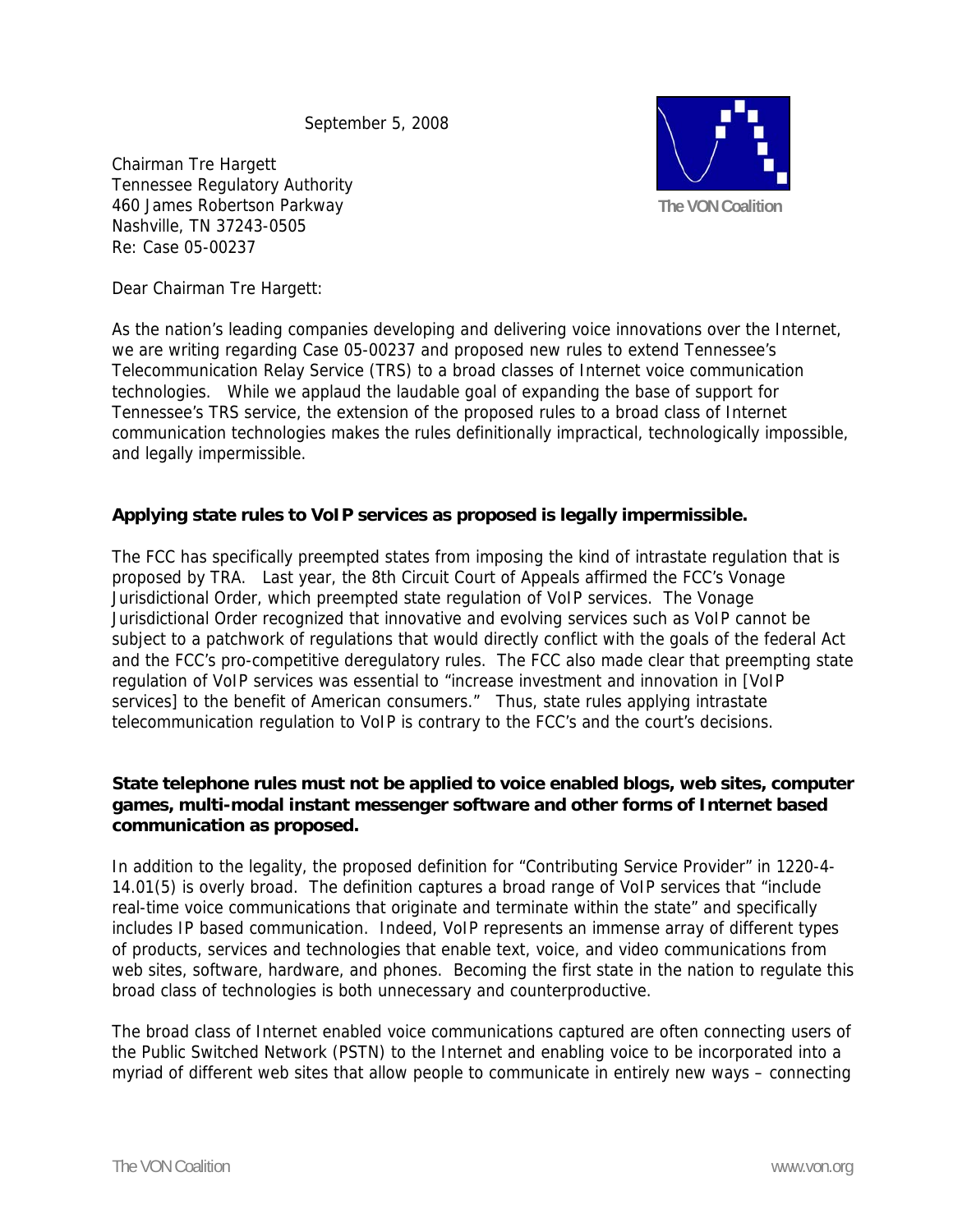friends together on MySpace<sup>1</sup> and Facebook<sup>2</sup>, giving voice to blogs<sup>3</sup>, transforming video games<sup>4</sup>, integrating voice and video into instant messaging<sup>5</sup>, enabling people with disabilities to access a host of new accessibility tools not previously possible<sup>6</sup>, allowing one telephone number to reach all your phones,<sup>7</sup> enabling new privacy communication tools,<sup>8</sup> ushering in a new era of voice recognition based information retrieval tools,  $9$  and integrating click to dial functionality into mapping and other web sites.<sup>10</sup> Subjecting these often free websites, services, software applications, social networking sites, and blogs to state telephone regulations runs the risk of stalling, stifling, and stopping the innovative new services that are now just emerging on the Internet.

We don't believe it is the TRA's goal to regulate these types of services, and therefore urge you to make this clear by deleting "IP based communication" from the definition of "Contributing Service Provider" in section 1220-4-14.01(5). By deleting this language, the TRA would be acting consistent with federal law as well as FCC regulation which prohibit regulation of Internet services that are not a replacement for a home phone service. However, even for Internet enabled replacement home phone services, which the FCC has defined as "Interconnected VoIP," the proposed rules are "impossible" to implement from a technological standpoint and impermissible from a legal standpoint.

#### **VoIP providers deliver location independent services that make it "impossible" to identify communication that originate and terminate in Tennessee.**

 $\overline{a}$ 

<sup>&</sup>lt;sup>1</sup> See MySpace, Skype announce partnership to enable Single button links for calls between members, Associated Press, October 17, 2007, at http://www.msnbc.msn.com/id/21341042/ 2

 $^2$  Facebook now includes more than two dozen different VoIP applications enabling voice communication – each very different and all offered for free. Iotum's "Free conference calls" offers an innovative conference calling capability to connect all your friends at once, Grandcentral a one click way for a friend to call all your phones at once (home, cell and work) to reach you anywhere, Babytel offers a Java eggphone to connect your friends both online and offline from Facebook, PartyLine, offers a way to create groups for one click voice access, TringMe offers a way to leave voicemail and a way to use your computer's microphone to connect to the PSTN, and Rebtel's Let's Talk enables you to get "smart numbers" for your friends to communicate locally around the globe.

 $3$  MyVox's VoiceBlog tool allows you to add a "VoiceBlog" to any web site or your iGoogle page. See: http://www.google.com/ig/adde?moduleurl=api.myvox.com/demo/igoogle/voiceblog.xml In addition by calling Jott at(866) JOTT-123/(866) 568-8123, you can convert your voice into emails, text messages, twitter message or blog

posts on blogger. http://jott.com/default.aspx<br><sup>4</sup> Vivox has integrated voice into video games like SecondLife between avatars and also enables users to go to a virtual phone booth to make a call to the PSTN.See: http://www.vivox.com/

Voice enabled instant messenger services are transforming the idea of communications by integrating voice, video, text, and PSTN access to enable breakthrough advances in accessibility. For example voice enable IM software is offered by Skype, Yahoo!, MSN and Google.

<sup>&</sup>lt;sup>6</sup> The National Federation of the Blind uses a PSTN connected VoIP service that allows people who cant read print access to a newsline using a VoIP phone service to enable voice access to over 150 newspapers and magazines. Likewise, Bundeled voices allows usres to create audible books. http://bundledvoices.com/ Earthlink provides a voice activated e-mail by phone service.

 $^7$  GrandCentral provides one telephone number to connect to all of your other phones.<br><sup>8</sup> Metab com. Graigenumber and others allow web years to connect by telephone without

<sup>&</sup>lt;sup>8</sup> Match.com, Craigsnumber and others allow web users to connect by telephone without giving out their personal telephone numbers.

 $9$  TellMe, Goog411, Jott, ReQall, and others provide ways to use voice recognition as a tool for accessing or delivering information to the Internet.

The VON Coalition  $\overline{a}$  - 2 - www.von.org www.von.org 10 See several examples at: http://www.von.org/usr\_files/Gee%20Whiz%20--%20one-way%20services.pdf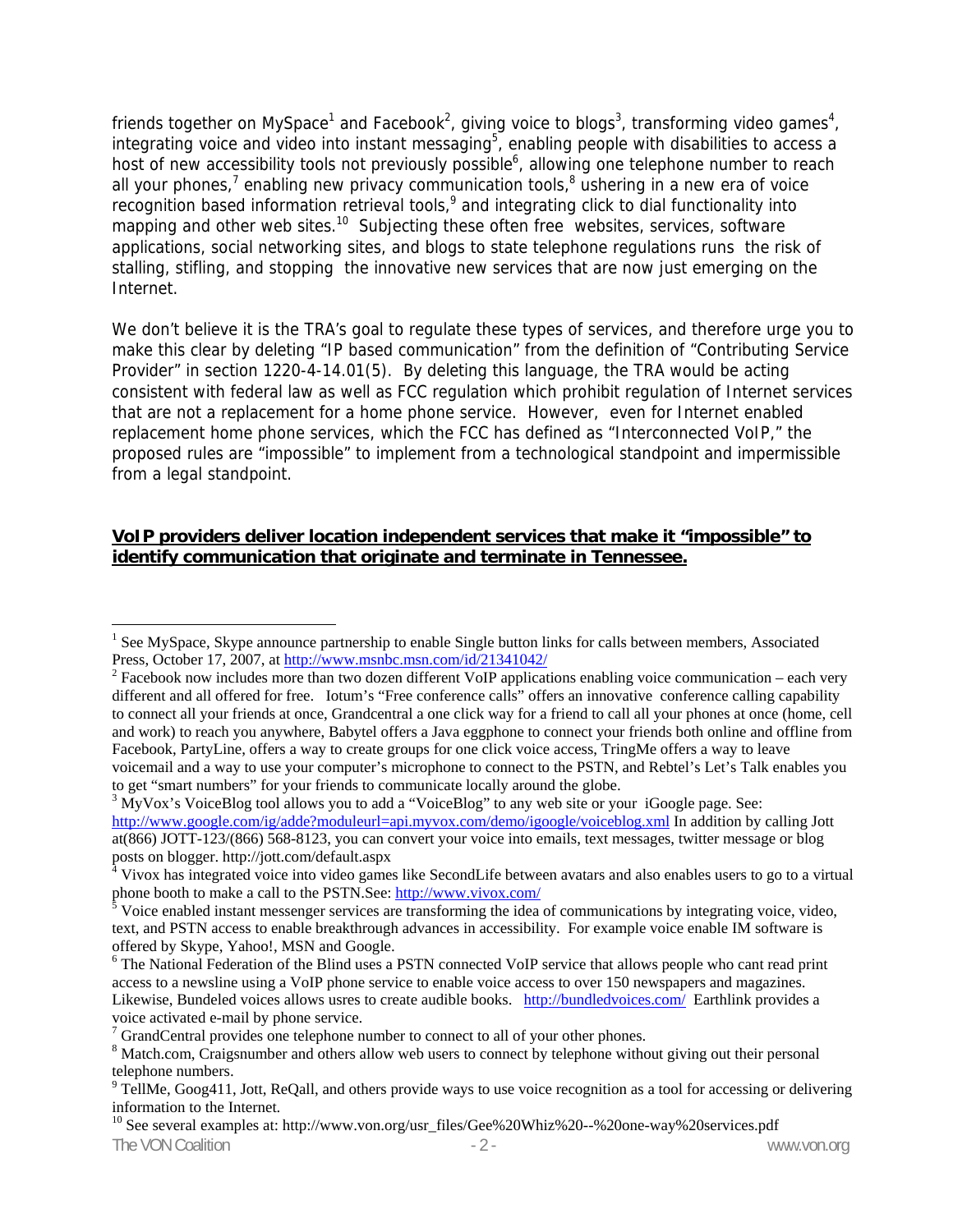Unlike the telecommunication carriers that the TRA regulates, VoIP providers deliver a locationindependent service, which, in short, means they are unable to accurately and consistently identify calls that "originate and terminate within the state" as described in the proposed rule. The FCC, in its Vonage Jurisdictional Order, found that several factors combine to make it "impossible" to isolate any intrastate-only component of such services. The FCC found that Interconnected VoIP services have "no means of directly or indirectly identifying the geographic location of a ... subscriber."<sup>11</sup> In Minnesota Public Utilities Commission v. FCC, the Eight Circuit affirmed the FCC's Vonage Order where the Commission found that Vonage's service cannot be directly or indirectly tied to a specific geographic location. This is true both because "customers may use the service anywhere in the world where they can find a broadband connection,"<sup>12</sup> and separately, because Interconnected VoIP services like Vonage's can assign telephone numbers to customers that are "not necessarily tied to" the user's usual or "home" location.<sup>13</sup>

Thus, while it may be possible to attempt to identify intrastate conversations based upon the use of a North American Numbering Plan (NANP) assigned numbers representing a Tennessee area code, such data is an inaccurate proxy for calls that originate and terminate within Tennessee. As the FCC has found, Interconnected VoIP services can utilize "geographically independent telephone numbers"14 where the "number is not necessarily tied to the user's physical location for either assignment or use, in contrast to most wireline, circuit-switched calls."<sup>15</sup> For example, several Interconnected VoIP providers enable U.S. consumers to subscribe to services utilizing area codes in cities throughout the country, international telephone numbers, and in some cases even multiple phone numbers in different cities or countries, thus facilitating competition and newer ways to communicate.16

While Interconnected VoIP services can bestow consumers "each with the ability to communicate with anyone in the world from anywhere in the world, $n^{17}$  a call from a 615 prefixed telephone number does not suggest it originates in Tennessee. It instead might be a Kentucky family who has chosen a Tennessee phone number in order to allow their daughter studying at Vanderbilt University to more easily make a local phone call home.

Likewise, because interconnected VoIP services can be utilized from any broadband connection in the world, a call to a Nashville, Tennessee 615 area code phone number could in fact be an international call that is received by a member of the armed forces serving in Iraq. Indeed, VoIP is an especially popular service for people from the Volunteer State who volunteer to serve their country overseas.18 Yet, a VoIP provider has no way of accurately determining the origination or endpoint of data packets over the broadband network. This point was made especially clearly in

 $\overline{a}$ 

<sup>&</sup>lt;sup>11</sup> *In re* Vonage Holdings Corporation Petition for Declaratory Ruling Concerning an Order of the Minnesota Public Utilities Commission, WC Docket No. 03-211, FCC 04-267 (released November 12, 2004) ("Vonage Order") at 23.<br><sup>12</sup> *Id.* at 5.<br><sup>13</sup> *Id.* at 9.<br><sup>15</sup> *Id.* at 9.<br><sup>15</sup> *Id.* at 9.<br><sup>15</sup> *Id.* at 9.<br><sup>15</sup> See for example <u>http:/</u>

 $18$  Everyone from the troops on the ground in Iraq, Afghanistan, to Central Command are enjoying widespread use of VoIP to affordably communicate with families, loves ones, and keep America safe. Troops are using VoIP to participate in weddings, visit with newborns and participate in family events. A soldier no longer has to choose between serving their families and serving their country. After using VoIP, one Army General recently observed that efforts to connect troops and families using VoIP represent the single greatest boost in morale for the troops in the past 25 years. (Source: Freedom Calls Foundation.)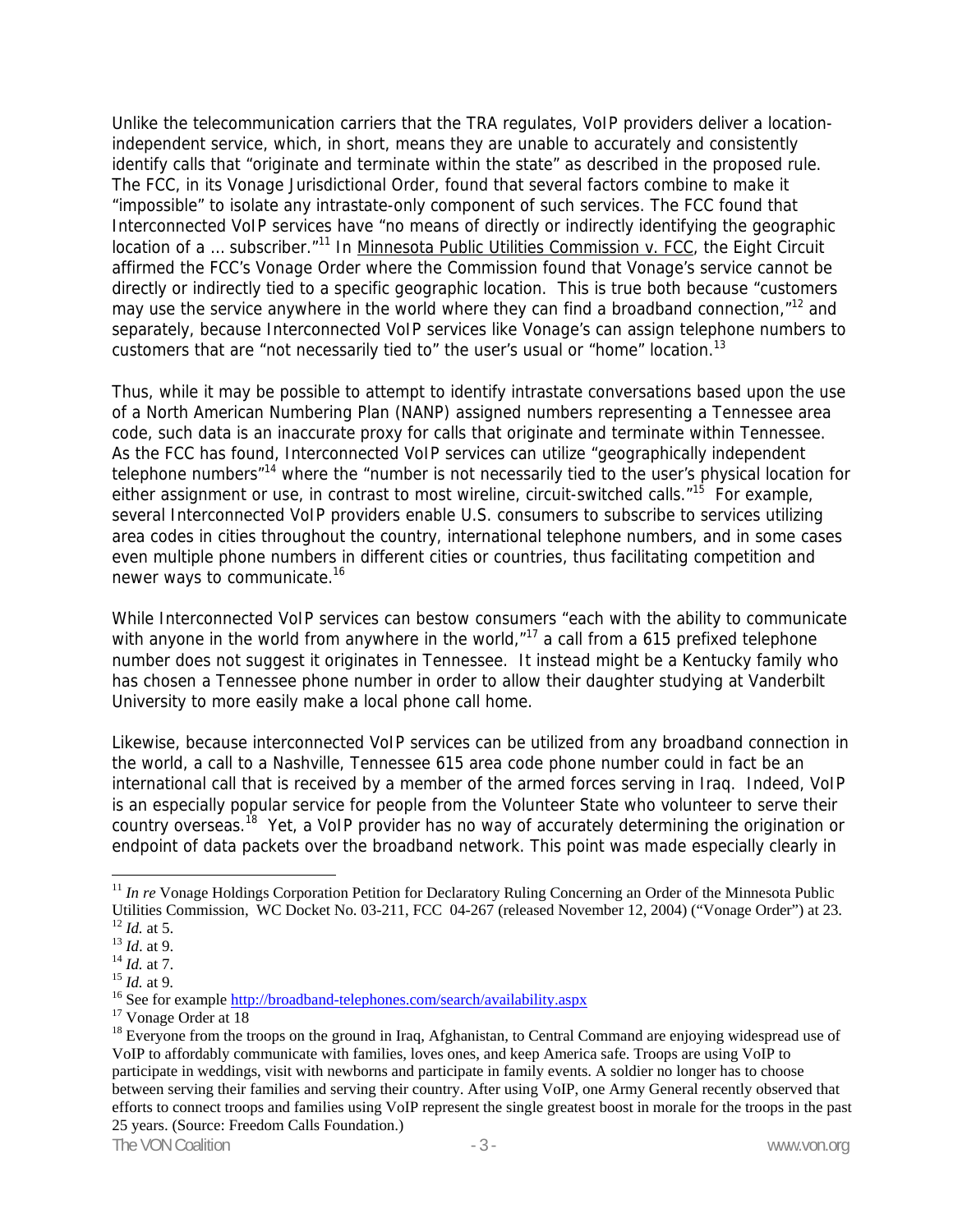the FCC's Pulver Order, which explained that Internet-based services are inherently "portable" and that VoIP providers cannot "determine the actual physical location of an underlying IP address."19

Furthermore, not only is an Interconnected VoIP service utilized independent of geography, it "enable<sup>[s]</sup> its users to establish a virtual presence in multiple locations simultaneously."<sup>20</sup> Consequently, the foundation on which state jurisdiction to regulate communication is based, that the two end points of a communication are both within the same state, becomes an almost meaningless concept in the context of Interconnected VoIP. In addition, the FCC found "the significant costs and operational complexities associated with modifying or procuring systems to track, record and process geographic location information as a necessary aspect of the service would substantially reduce the benefits of using the Internet to provide the service, and potentially inhibit its deployment and continued availability to consumers." Accordingly, the FCC "f[ou]nd that the characteristics of DigitalVoice preclude any practical identification of, and separation into, interstate and intrastate communications for purposes of effectuating a dual federal/state regulatory scheme…."21

For these reasons, it is impossible for VoIP providers to show gross receipts for communication originating and terminating within Tennessee (as required by proposed Section 1220-4-14- .05(2)(a)) and impossible to ascertain "an affidavit from a company executive verifying the accuracy of the data" when the FCC has said it is "impossible" to do so.

## **Applying state regulation to Internet communication, in violation of FCC rules, would also stifle consumer benefits and slow broadband adoption in Tennessee.**

Interconnected VoIP technologies can be a force for increased competition, a platform for innovation, a driver for broadband deployment, and a vehicle for continued economic growth. In fact, with the right policies Interconnected VoIP competition is projected to save Tennessee consumers an astounding \$2.2 billion over the next 5 years<sup>22</sup> – putting real money back into consumers' pockets through the power of competition at a time when families really need it. And by harnessing VoIP as a broadband driver, just a 7% increase in broadband adoption could create nearly 50,000 more Tennessee jobs per year. $^{23}$  Indeed, as the nation faces economic challenges, VoIP is now projected to be the number one job creator of any industry in the country.<sup>24</sup> However the draft rules could not only stall and stifle these vast consumer benefits, they run counter to federal policy which seeks to promote competition, investment and innovation.

 $\overline{a}$ 

The VON Coalition **The VON Coalition**  $-4$  -

<sup>19</sup> *Petition for a Declaratory Ruling that pulver.com's Free World Dialup Is Neither Telecommunications nor a Telecommunications Service*, Memorandum Opinion and Order, 19 FCC Rcd. 3307, ¶¶ 21-22 (2004) ("*Pulver Order*").

<sup>&</sup>lt;sup>20</sup> Vonage order at 22419  $\P$  24

<sup>&</sup>lt;sup>21</sup> Id. at  $22411 \text{ T}$  14.

<sup>&</sup>lt;sup>22</sup> Micra report (available online at http://www.micradc.com/news/publications/pdfs/Updated\_MiCRA\_Report\_FINAL.pdf ) found that VoIP competition can save consumers in Tennessee \$2,275,697,326over the next 5 years.

<sup>23</sup> Just a 7% increase in broadband adoption could result in an additional 49,142 Tennessee jobs per year created. *See*  http://www.connectednation.com/documents/2008\_02\_21\_TheEconomicImpactofStimulatingBroadbandNationally\_ AConnectedNationReport\_001.pdf.

<sup>&</sup>lt;sup>24</sup> The industry leading the way in terms of employment growth over the next few years will be Voice Over Internet Protocol providers (VoIP), according to economic research firm IBISWorld, with average annualized jobs growth of around 19.4% through 2012. *See* http://www.ibisworld.com/pressrelease/pressrelease.aspx?prid=116.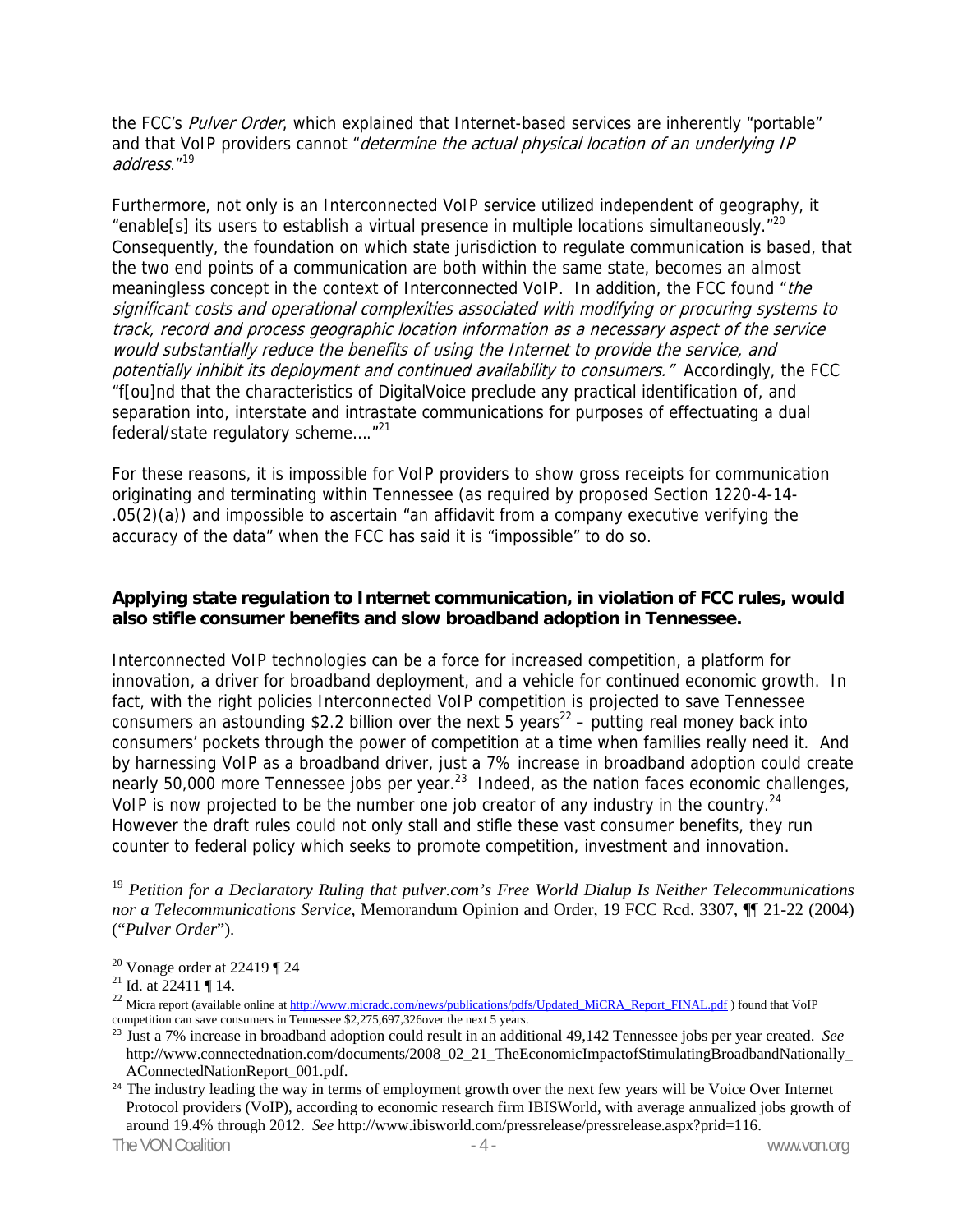Enabling VoIP benefits is not only important to consumers, its critical for Tennessee's small businesses as well. While small businesses in Tennessee are projected to save a whopping \$265 million over the next 5 years from VoIP enabled competition, these savings could be delayed if Tennessee imposed technologically impossible mandates on VoIP providers.25 Furthermore, the proposed rules are likely to be especially difficult for the vast majority of VoIP providers which are small businesses themselves. As the Small Business Administration ("SBA") has pointed out, 97% of Interconnected VoIP providers are small businesses themselves – on average serving a little more than 1,000 customers each.<sup>26</sup> For the handful of their customers that may be located in Tennessee, these small businesses (although likely meeting the de minimus test in 1220-4-14- .05(2)(e)) would nonetheless have to deploy expensive technology in order to file the required data which the FCC has said is likely to "potentially inhibit its deployment and continued availability to consumers.<sup>27</sup>.

Furthermore, Section 1220-4-14-.05(3) presumes that VoIP services are billed the same way as traditional services and can include a specific line item on a monthly phone bill. However, VoIP represents a broad diversity of business models for a broad diversity of services that are radically different from the traditional phone companies that TRA regulates – making such a rule impracticable. Many of these services simply don't have traditional monthly bills. For example:

- Ooma offers a service with a one-time price for life and "no more phone bills."<sup>28</sup>
- MagicJack offers a service with a one-time hardware fee, and an annual fee going forward.29
- Some services like Adphone<sup>30</sup>, LycosPhone<sup>31</sup>, the Russian based Evaphone<sup>32</sup>, or Plumble<sup>33</sup> – earn their revenue through a variety of different advertising based systems
- XO charges for their VoIP by the megabyte of broadband used, not by the voice line  $34$
- Some services, like Skype<sup>35</sup>, use a pay as you go model allowing users to put money into an account in advance, with no monthly bills.
- Some click-to-call VoIP services are offered on a pay per call basis.<sup>36</sup>

These are exciting business models that give consumers new choices and ways to communicate – without the monthly bills that characterize traditional phone services of the past. The TRA

 $\overline{a}$ 

<sup>&</sup>lt;sup>25</sup> Micra report (available online at http://www.micradc.com/news/publications/pdfs/Updated\_MiCRA\_Report\_FINAL.pdf )

<sup>&</sup>lt;sup>26</sup> Of 200 Interconnected VoIP providers, the SBA Office of Advocacy estimates that 193 companies are likely to be small businesses that collectively serve less than 200,000 customers – or a little over 1,000 customer a piece. *See* Universal Service Contribution Methodology, SBA comments, WC Docket No. 06-122, at 4-5 (filed Aug. 8, 2006).

 $27$  The FCC found "the significant costs and operational complexities associated with modifying or procuring systems to track, record and process geographic location information as a necessary aspect of the service would substantially reduce the benefits of using the Internet to provide the service, and potentially inhibit its deployment and continued availability to consumers."

<sup>&</sup>lt;sup>28</sup> For a one time prices, and no monthly phone bills, Ooma provides a unique VoIP service but presumably doesn't have an ability to recover TRS fees on a monthly phone bill. See: http://www.ooma.com/

<sup>&</sup>lt;sup>29</sup> Magicjack doesn't have a monthly bill in order to recover a Tennessee TRS fee. See http://www.magicjack.com/<br><sup>30</sup> http://www.adphone.com/<br><sup>31</sup> http://www.download.com/Lycos-Phone/3000-2349 4-10519170.html<br><sup>32</sup> http:/

http://www.xo.com/forms/Campaign/ExternalSales/ppc/Voip/Voip.aspx

 $35$  http://www.skype.com/intl/en/allfeatures/skypecredit/<br> $36$  See for example: http://www.patlive.com/click-to-call/